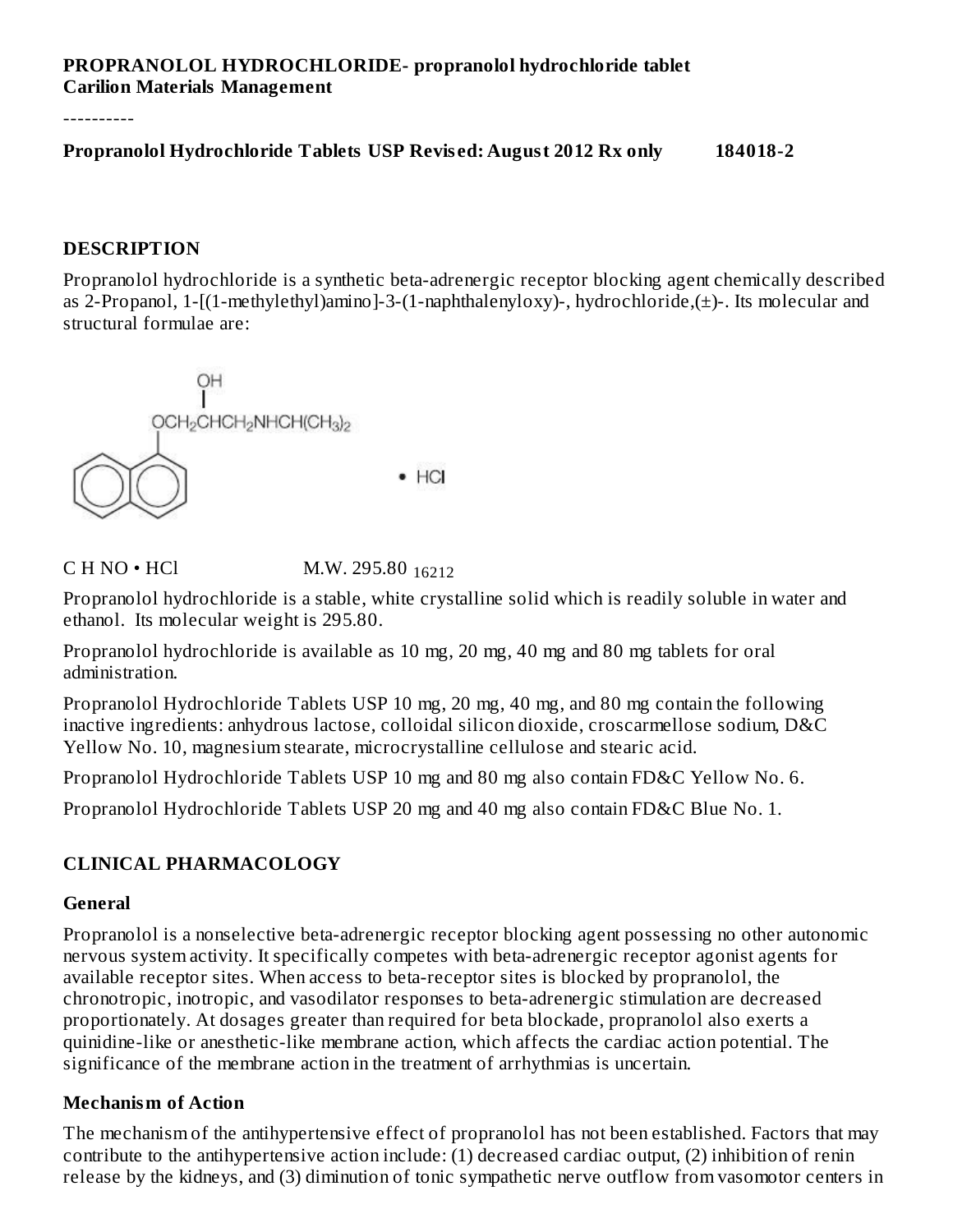the brain. Although total peripheral resistance may increase initially, it readjusts to or below the pretreatment level with chronic use of propranolol. Effects of propranolol on plasma volume appear to be minor and somewhat variable.

In angina pectoris, propranolol generally reduces the oxygen requirement of the heart at any given level of effort by blocking the catecholamine-induced increases in the heart rate, systolic blood pressure, and the velocity and extent of myocardial contraction. Propranolol may increase oxygen requirements by increasing left ventricular fiber length, end diastolic pressure, and systolic ejection period. The net physiologic effect of betaadrenergic blockade is usually advantageous and is manifested during exercise by delayed onset of pain and increased work capacity.

Propranolol exerts its antiarrhythmic effects in concentrations associated with beta-adrenergic blockade, and this appears to be its principal antiarrhythmic mechanism of action. In dosages greater than required for beta blockade, propranolol also exerts a quinidine-like or anesthetic-like membrane action, which affects the cardiac action potential. The significance of the membrane action in the treatment of arrhythmias is uncertain.

The mechanism of the antimigraine effect of propranolol has not been established. Beta-adrenergic receptors have been demonstrated in the pial vessels of the brain.

The specific mechanism of propranolol's antitremor effects has not been established, but beta-2 (noncardiac) receptors may be involved. A central effect is also possible. Clinical studies have demonstrated that propranolol is of benefit in exaggerated physiological and essential (familial) tremor.

## **PHARMACOKINETICS AND DRUG METABOLISM**

## **Absorption**

Propranolol is highly lipophilic and almost completely absorbed after oral administration. However, it undergoes high first-pass metabolism by the liver and on average, only about 25% of propranolol reaches the systemic circulation. Peak plasma concentrations occur about 1 to 4 hours after an oral dose.

Administration of protein-rich foods increase the bioavailability of propranolol by about 50% with no change in time to peak concentration, plasma binding, half-life, or the amount of unchanged drug in the urine.

# **Distribution**

Approximately 90% of circulating propranolol is bound to plasma proteins (albumin and alpha acid glycoprotein). The binding is enantiomer-selective. The S(-)-enantiomer is preferentially bound to alpha glycoprotein and the R(+)-enantiomer preferentially bound to albumin. The volume of distribution of propranolol is approximately 4 liters/kg. <sub>11</sub>

Propranolol crosses the blood-brain barrier and the placenta, and is distributed into breast milk.

# **Metabolism and Elimination**

Propranolol is extensively metabolized with most metabolites appearing in the urine. Propranolol is metabolized through three primary routes: aromatic hydroxylation (mainly 4-hydroxylation), Ndealkylation followed by further side-chain oxidation, and direct glucuronidation. It has been estimated that the percentage contributions of these routes to total metabolism are 42%, 41% and 17%, respectively, but with considerable variability between individuals. The four major metabolites are propranolol glucuronide, naphthyloxylactic acid and glucuronic acid, and sulfate conjugates of 4 hydroxy propranolol.

studies have indicated that the aromatic hydroxylation of propranolol is catalyzed mainly by polymorphic CYP2D6. Side-chain oxidation is mediated mainly by CYP1A2 and to some extent by CYP2D6. 4-hydroxy propranolol is a weak inhibitor of CYP2D6. *In vitro*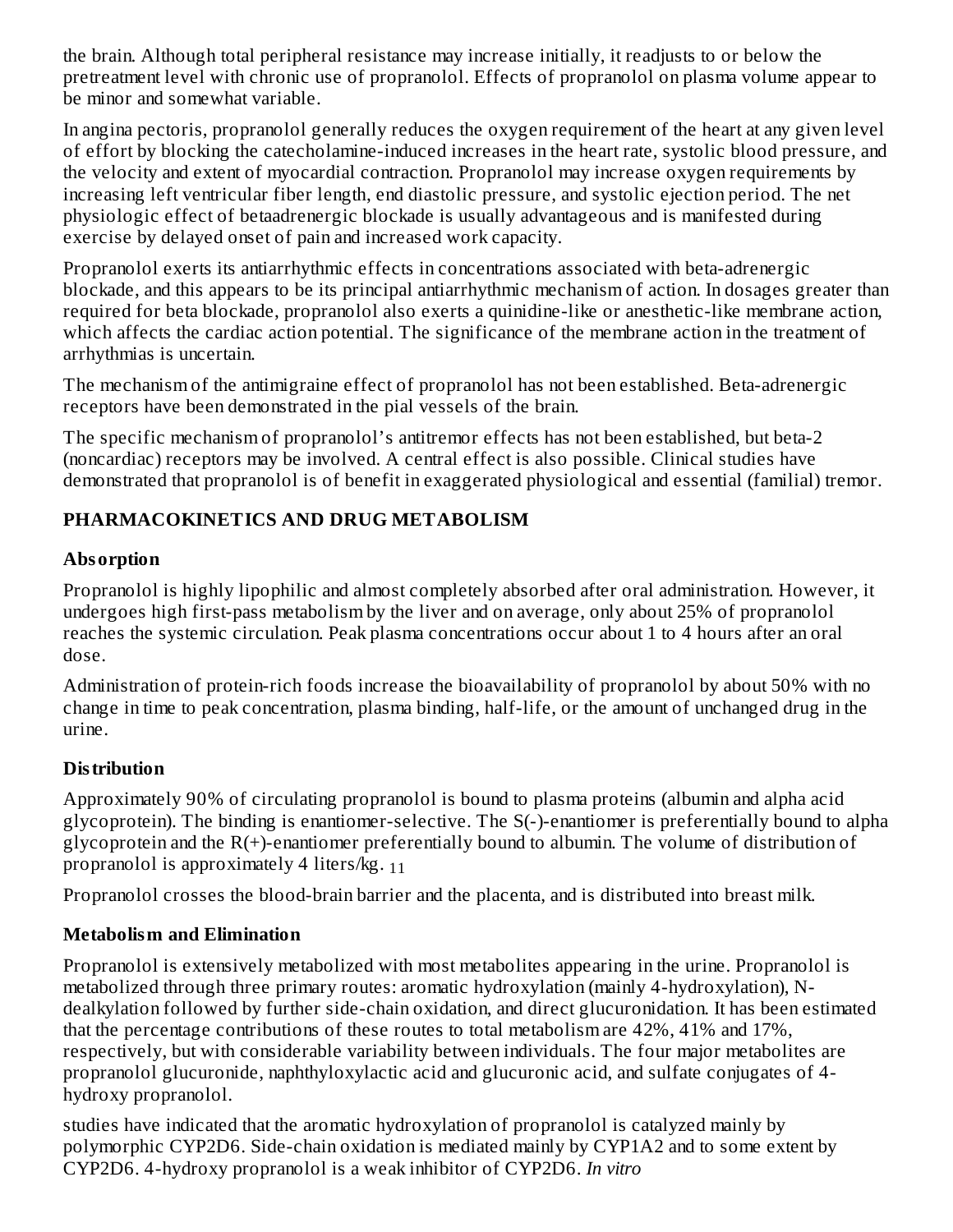Propranolol is also a substrate of CYP2C19 and a substrate for the intestinal efflux transporter, pglycoprotein (p-gp). Studies suggest however that p-gp is not dose-limiting for intestinal absorption of propranolol in the usual therapeutic dose range.

In healthy subjects, no difference was observed between CYP2D6 extensive metabolizers (EMs) and poor metabolizers (PMs) with respect to oral clearance or elimination half-life. Partial clearance of 4 hydroxy propranolol was significantly higher and of naphthyloxyactic acid significantly lower in EMs than PMs.

The plasma half-life of propranolol is from 3 to 6 hours.

## **Enantiomers**

Propranolol is a racemic mixture of two enantiomers,  $R(+)$  and  $S(-)$ . The  $S(-)$ -enantiomer is approximately 100 times as potent as the  $R(+)$ - enantiomer in blocking beta adrenergic receptors. In normal subjects receiving oral doses of racemic propranolol, S(-)-enantiomer concentrations exceeded those of the R(+)-enantiomer by 40-90% as a result of stereoselective hepatic metabolism. Clearance of the pharmacologically active S(-)-propranolol is lower than R(+)-propranolol after intravenous and oral doses.

## **Special Populations**

## Geriatric

In a study of 12 elderly (62 to 79 years old) and 12 young (25 to 33 years old) healthy subjects, the clearance of S(-)-enantiomer of propranolol was decreased in the elderly. Additionally, the half-life of both the  $R(+)$ - and  $S(-)$ - propranolol were prolonged in the elderly compared with the young (11 hours vs. 5 hours).

Clearance of propranolol is reduced with aging due to decline in oxidation capacity (ring oxidation and side-chain oxidation). Conjugation capacity remains unchanged. In a study of 32 patients age 30 to 84 years given a single 20-mg dose of propranolol, an inverse correlation was found between age and the partial metabolic clearances to 4-hydroxypropranolol (40HP-ring oxidation) and to naphthoxylactic acid (NLA-side chain oxidation). No correlation was found between age and the partial metabolic clearance to propranolol glucuronide (PPLG-conjugation).

## Gender

In a study of 9 healthy women and 12 healthy men, neither the administration of testosterone nor the regular course of the menstrual cycle affected the plasma binding of the propranolol enantiomers. In contrast, there was a significant, although non-enantioselective diminution of the binding of propranolol after treatment with ethinyl estradiol. These findings are inconsistent with another study, in which administration of testosterone cypionate confirmed the stimulatory role of this hormone on propranolol metabolism and concluded that the clearance of propranolol in men is dependent on circulating concentrations of testosterone. In women, none of the metabolic clearances for propranolol showed any significant association with either estradiol or testosterone.

## Race

A study conducted in 12 Caucasian and 13 African-American male subjects taking propranolol, showed that at steady state, the clearance of  $R(+)$ - and  $S(-)$ -propranolol were about 76% and 53% higher in African-Americans than in Caucasians, respectively.

Chinese subjects had a greater proportion (18% to 45% higher) of unbound propranolol in plasma compared to Caucasians, which was associated with a lower plasma concentration of alpha acid glycoprotein. 1

## Renal Insufficiency

In a study conducted in 5 patients with chronic renal failure, 6 patients on regular dialysis, and 5 healthy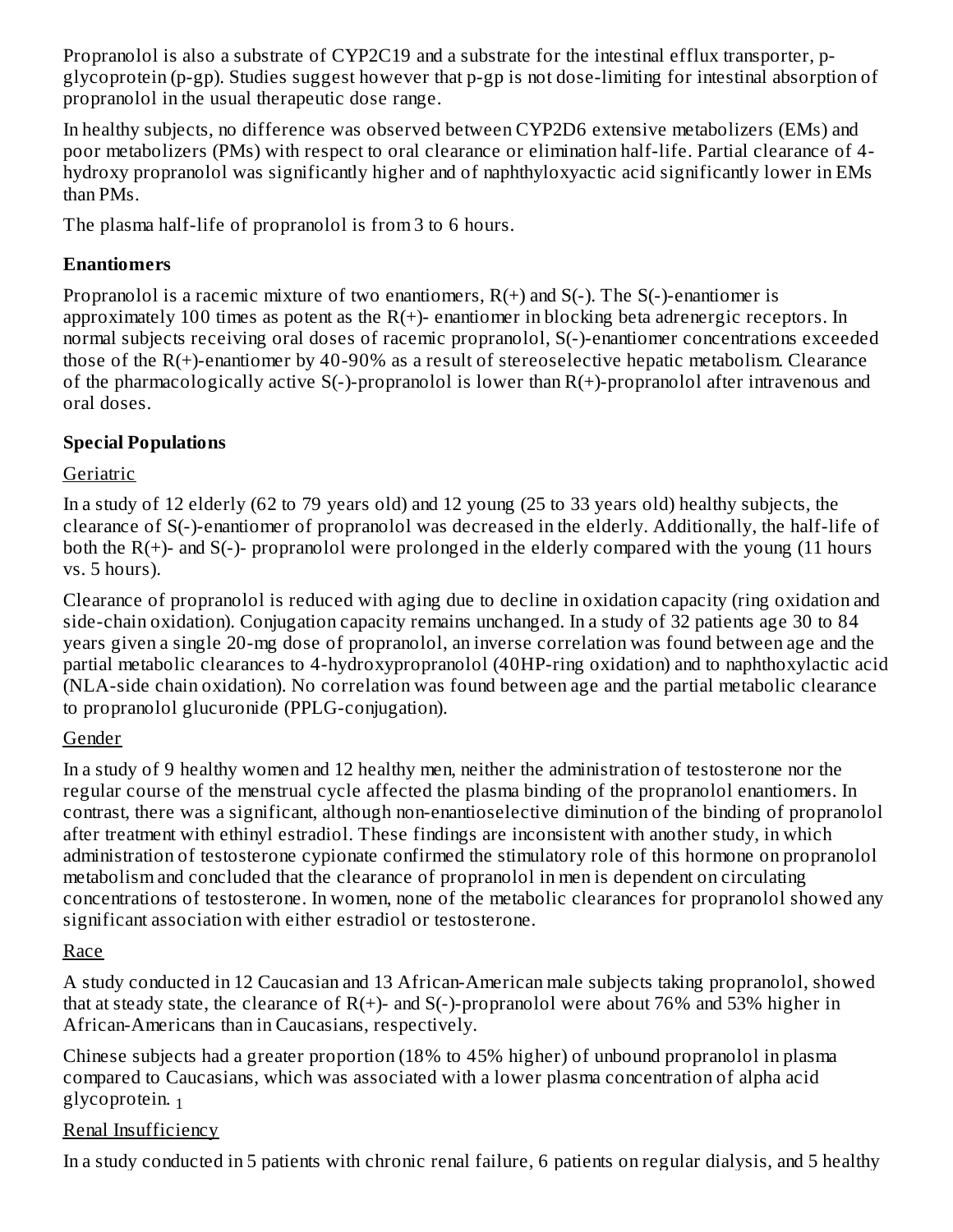subjects, who received a single oral dose of 40 mg of propranolol, the peak plasma concentrations (C ) of propranolol in the chronic renal failure group were 2 to 3-fold higher (161±41 ng/mL) than those observed in the dialysis patients (47 $\pm$ 9 ng/mL) and in the healthy subjects (26 $\pm$ 1 ng/mL). Propranolol plasma clearance was also reduced in the patients with chronic renal failure.  $_{\rm max}$ 

Studies have reported a delayed absorption rate and a reduced half-life of propranolol in patients with renal failure of varying severity. Despite this shorter plasma half-life, propranolol peak plasma levels were 3 to 4 times higher and total plasma levels of metabolites were up to 3 times higher in these patients than in subjects with normal renal function.

Chronic renal failure has been associated with a decrease in drug metabolism via downregulation of hepatic cytochrome P450 activity resulting in a lower "first-pass" clearance.

Propranolol is not significantly dialyzable.

## Hepatic Insufficiency

Propranolol is extensively metabolized by the liver. In a study conducted in 7 patients with cirrhosis and 9 healthy subjects receiving 80-mg oral propranolol every 8 hours for 7 doses, the steady-state unbound propranolol concentration in patients with cirrhosis was increased 3-fold in comparison to controls. In cirrhosis, the half-life increased to 11 hours compared to 4 hours (see ). **PRECAUTIONS**

# **Drug Interactions**

Interactions with Substrates, Inhibitors or Inducers of Cytochrome P-450 Enzymes

Because propranolol's metabolism involves multiple pathways in the cytochrome P-450 system (CYP2D6, 1A2, 2C19), coadministration with drugs that are metabolized by, or effect the activity (induction or inhibition) of one or more of these pathways may lead to clinically relevant drug interactions (see under ). **Drug InteractionsPRECAUTIONS**

### Substrates or Inhibitors of CYP2D6

Blood levels and/or toxicity of propranolol may be increased by coadministration with substrates or inhibitors of CYP2D6, such as amiodarone, cimetidine, delavudin, fluoxetine, paroxetine, quinidine, and ritonavir. No interactions were observed with either ranitidine or lansoprazole.

## Substrates or Inhibitors of CYP1A2

Blood levels and/or toxicity of propranolol may be increased by coadministration with substrates or inhibitors of CYP1A2, such as imipramine, cimetidine, ciprofloxacin, fluvoxamine, isoniazid, ritonavir, theophylline, zileuton, zolmitriptan, and rizatriptan.

## Substrates or Inhibitors of CYP2C19

Blood levels and/or toxicity of propranolol may be increased by coadministration with substrates or inhibitors of CYP2C19, such as fluconazole, cimetidine, fluoxetine, fluvoxamine, tenioposide, and tolbutamide. No interaction was observed with omeprazole.

## Inducers of Hepatic Drug Metabolism

Blood levels of propranolol may be decreased by coadministration with inducers such as rifampin, ethanol, phenytoin, and phenobarbital. Cigarette smoking also induces hepatic metabolism and has been shown to increase up to 77% the clearance of propranolol, resulting in decreased plasma concentrations.

## Cardiovascular Drugs

## *Antiarrhythmics*

The AUC of propafenone is increased by more than 200% by coadministration of propranolol.

The metabolism of propranolol is reduced by coadministration of quinidine, leading to a two-three fold increased blood concentration and greater degrees of clinical beta-blockade.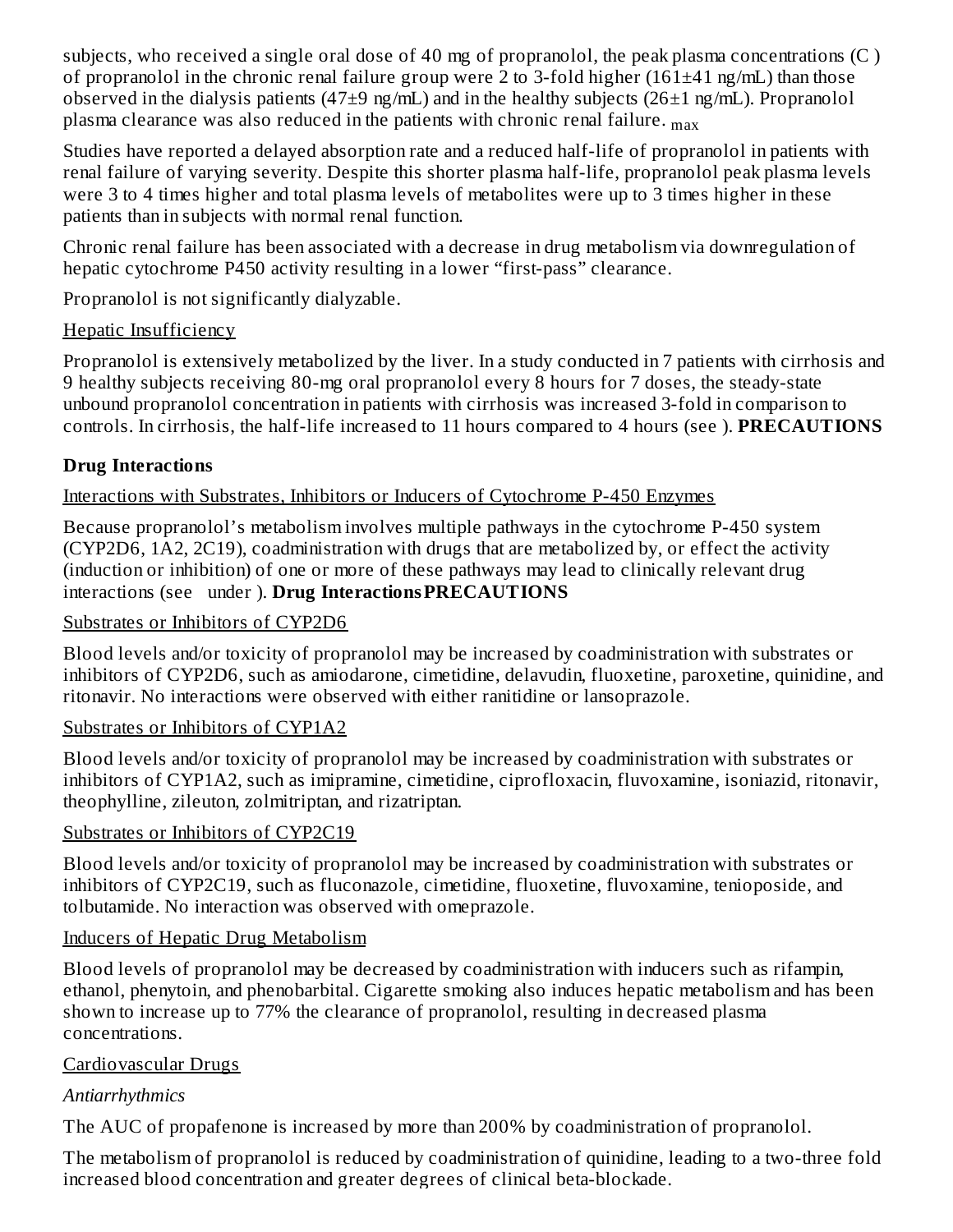The metabolism of lidocaine is inhibited by coadministration of propranolol, resulting in a 25% increase in lidocaine concentrations.

increased blood concentration and greater degrees of clinical beta-blockade.

#### *Calcium Channel Blockers*

The mean C and AUC of propranolol are increased, respectively, by 50% and 30% by coadministration of nisoldipine and by 80% and 47%, by coadministration of nicardipine.  $_{\rm max}$ 

The mean C and AUC of nifedipine are increased by 64% and 79%, respectively, by coadministration of propranolol. max

Propranolol does not affect the pharmacokinetics of verapamil and norverapamil. Verapamil does not affect the pharmacokinetics of propranolol.

#### Non-Cardiovascular Drugs

#### *Migraine Drugs*

Administration of zolmitriptan or rizatriptan with propranolol resulted in increased concentrations of zolmitriptan (AUC increased by 56% and C by 37%) or rizatriptan (the AUC and C were increased by 67% and 75%, respectively).  $_{\rm{maxmax}}$ 

### *Theophylline*

Coadministration of theophylline with propranolol decreases theophylline oral clearance by 30% to 52%.

#### *Benzodiazepines*

Propranolol can inhibit the metabolism of diazepam, resulting in increased concentrations of diazepam and its metabolites. Diazepam does not alter the pharmacokinetics of propranolol.

The pharmacokinetics of oxazepam, triazolam, lorazepam, and alprazolam are not affected by coadministration of propranolol.

### *Neuroleptic Drugs*

Coadministration of long-acting propranolol at doses greater than or equal to 160 mg/day resulted in increased thioridazine plasma concentrations ranging from 55% to 369% and increased thioridazine metabolite (mesoridazine) concentrations ranging from 33% to 209%.

Coadministration of chlorpromazine with propranolol resulted in a 70% increase in propranolol plasma level.

### *Anti-Ulcer Drugs*

Coadministration of propranolol with cimetidine, a non-specific CYP450 inhibitor, increased propranolol AUC and C by 46% and 35%, respectively. Coadministration with aluminum hydroxide gel (1200 mg) may result in a decrease in propranolol concentrations.  $_{\rm max}$ 

Coadministration of metoclopramide with the long-acting propranolol did not have a significant effect on propranolol's pharmacokinetics.

### *Lipid Lowering Drugs*

Coadministration of cholestyramine or colestipol with propranolol resulted in up to 50% decrease in propranolol concentrations.

Coadministration of propranolol with lovastatin or pravastatin, decreased 18% to 23% the AUC of both, but did not alter their pharmacodynamics. Propranolol did not have an effect on the pharmacokinetics of fluvastatin.

### *Warfarin*

Concomitant administration of propranolol and warfarin has been shown to increase warfarin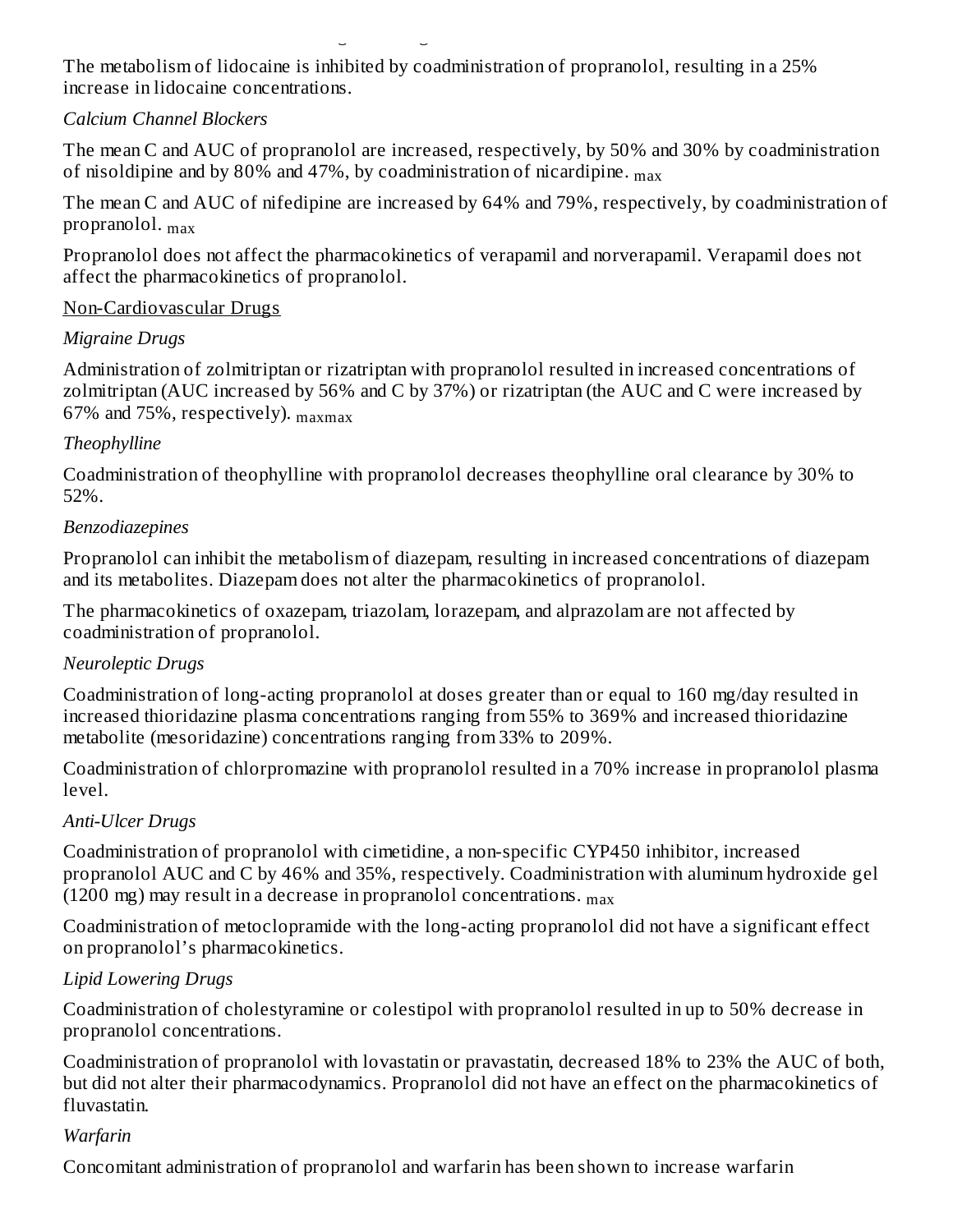bioavailability and increase prothrombin time.

## *Alcohol*

Concomitant use of alcohol may increase plasma levels of propranolol.

## **PHARMACODYNAMICS AND CLINICAL EFFECTS**

## **Hypertension**

In a retrospective, uncontrolled study, 107 patients with diastolic blood pressure 110 to 150 mmHg received propranolol 120 mg t.i.d. for at least 6 months, in addition to diuretics and potassium, but with no other antihypertensive agent. Propranolol contributed to control of diastolic blood pressure, but the magnitude of the effect of propranolol on blood pressure cannot be ascertained.

## **Angina Pectoris**

In a double-blind, placebo-controlled study of 32 patients of both sexes, aged 32 to 69 years, with stable angina, propranolol 100 mg t.i.d. was administered for 4 weeks and shown to be more effective than placebo in reducing the rate of angina episodes and in prolonging total exercise time.

## **Atrial Fibrillation**

In a report examining the long-term (5 to 22 months) efficacy of propranolol, 10 patients, aged 27 to 80, with atrial fibrillation and ventricular rate >120 beats per minute despite digitalis, received propranolol up to 30 mg t.i.d. Seven patients (70%) achieved ventricular rate reduction to <100 beats per minute.

## **Myocardial Infarction**

The Beta-Blocker Heart Attack Trial (BHAT) was a National Heart, Lung and Blood Institutesponsored multicenter, randomized, double-blind, placebo-controlled trial conducted in 31 U.S. centers (plus one in Canada) in 3,837 persons without history of severe congestive heart failure or presence of recent heart failure; certain conduction defects; angina since infarction, who had survived the acute phase of myocardial infarction. Propranolol was administered at either 60 or 80 mg t.i.d. based on blood levels achieved during an initial trial of 40 mg t.i.d. Therapy with propranolol, begun 5 to 21 days following infarction, was shown to reduce overall mortality up to 39 months, the longest period of follow-up. This was primarily attributable to a reduction in cardiovascular mortality. The protective effect of propranolol was consistent regardless of age, sex, or site of infarction. Compared with placebo, total mortality was reduced 39% at 12 months and 26% over an average follow-up period of 25 months. The Norwegian Multicenter Trial in which propranolol was administered at 40 mg q.i.d. gave overall results which support the findings in the BHAT.

Although the clinical trials used either t.i.d. or q.i.d. dosing, clinical, pharmacologic, and pharmacokinetic data provide a reasonable basis for concluding that b.i.d. dosing with propranolol should be adequate in the treatment of postinfarction patients.

# **Migraine**

In a 34-week, placebo-controlled, 4-period, dose-finding crossover study with a double-blind randomized treatment sequence, 62 patients with migraine received propranolol 20 to 80 mg 3 or 4 times daily. The headache unit index, a composite of the number of days with headache and the associated severity of the headache, was significantly reduced for patients receiving propranolol as compared to those on placebo.

# **Ess ential Tremor**

In a 2 week, double-blind, parallel, placebo-controlled study of 9 patients with essential or familial tremor, propranolol, at a dose titrated as needed from 40 to 80 mg t.i.d. reduced tremor severity compared to placebo.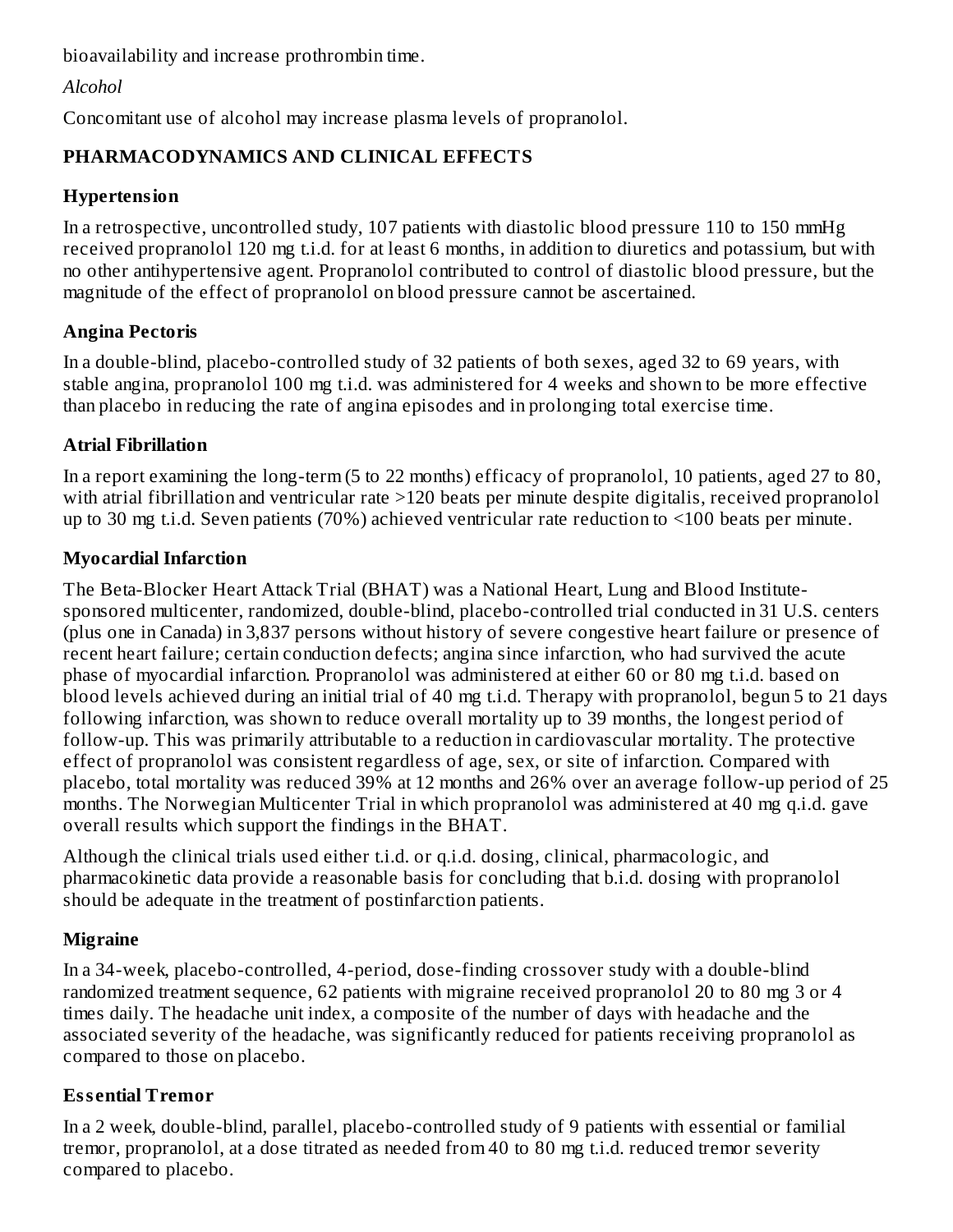### **Hypertrophic Subaortic Stenosis**

In an uncontrolled series of 13 patients with New York Heart Association (NYHA) class 2 or 3 symptoms and hypertrophic subaortic stenosis diagnosed at cardiac catheterization, oral propranolol 40 to 80 mg t.i.d. was administered and patients were followed for up to 17 months. Propranolol was associated with improved NYHA class for most patients.

### **Pheochromocytoma**

In an uncontrolled series of 3 patients with norepinephrine-secreting pheochromocytoma who were pretreated with an alpha adrenergic blocker (prazosin), perioperative use of propranolol at doses of 40 to 80 mg t.i.d. resulted in symptomatic blood pressure control.

### **INDICATIONS AND USAGE**

### **Hypertension**

Propranolol hydrochloride tablets are indicated in the management of hypertension. It may be used alone or used in combination with other antihypertensive agents, particularly a thiazide diuretic. Propranolol hydrochloride is not indicated in the management of hypertensive emergencies.

### **Angina Pectoris Due to Coronary Atheros clerosis**

Propranolol hydrochloride tablets are indicated to decrease angina frequency and increase exercise tolerance in patients with angina pectoris.

### **Atrial Fibrillation**

Propranolol hydrochloride tablets are indicated to control ventricular rate in patients with atrial fibrillation and a rapid ventricular response.

## **Myocardial Infarction**

Propranolol is indicated to reduce cardiovascular mortality in patients who have survived the acute phase of myocardial infarction and are clinically stable.

## **Migraine**

Propranolol is indicated for the prophylaxis of common migraine headache. The efficacy of propranolol in the treatment of a migraine attack that has started has not been established, and propranolol is not indicated for such use.

## **Ess ential Tremor**

Propranolol is indicated in the management of familial or hereditary essential tremor. Familial or essential tremor consists of involuntary, rhythmic, oscillatory movements, usually limited to the upper limbs. It is absent at rest, but occurs when the limb is held in a fixed posture or position against gravity and during active movement. Propranolol causes a reduction in the tremor amplitude, but not in the tremor frequency. Propranolol is not indicated for the treatment of tremor associated with Parkinsonism.

## **Hypertrophic Subaortic Stenosis**

Propranolol improves NYHA functional class in symptomatic patients with hypertrophic subaortic stenosis.

### **Pheochromocytoma**

Propranolol is indicated as an adjunct to alpha-adrenergic blockade to control blood pressure and reduce symptoms of catecholamine-secreting tumors.

## **CONTRAINDICATIONS**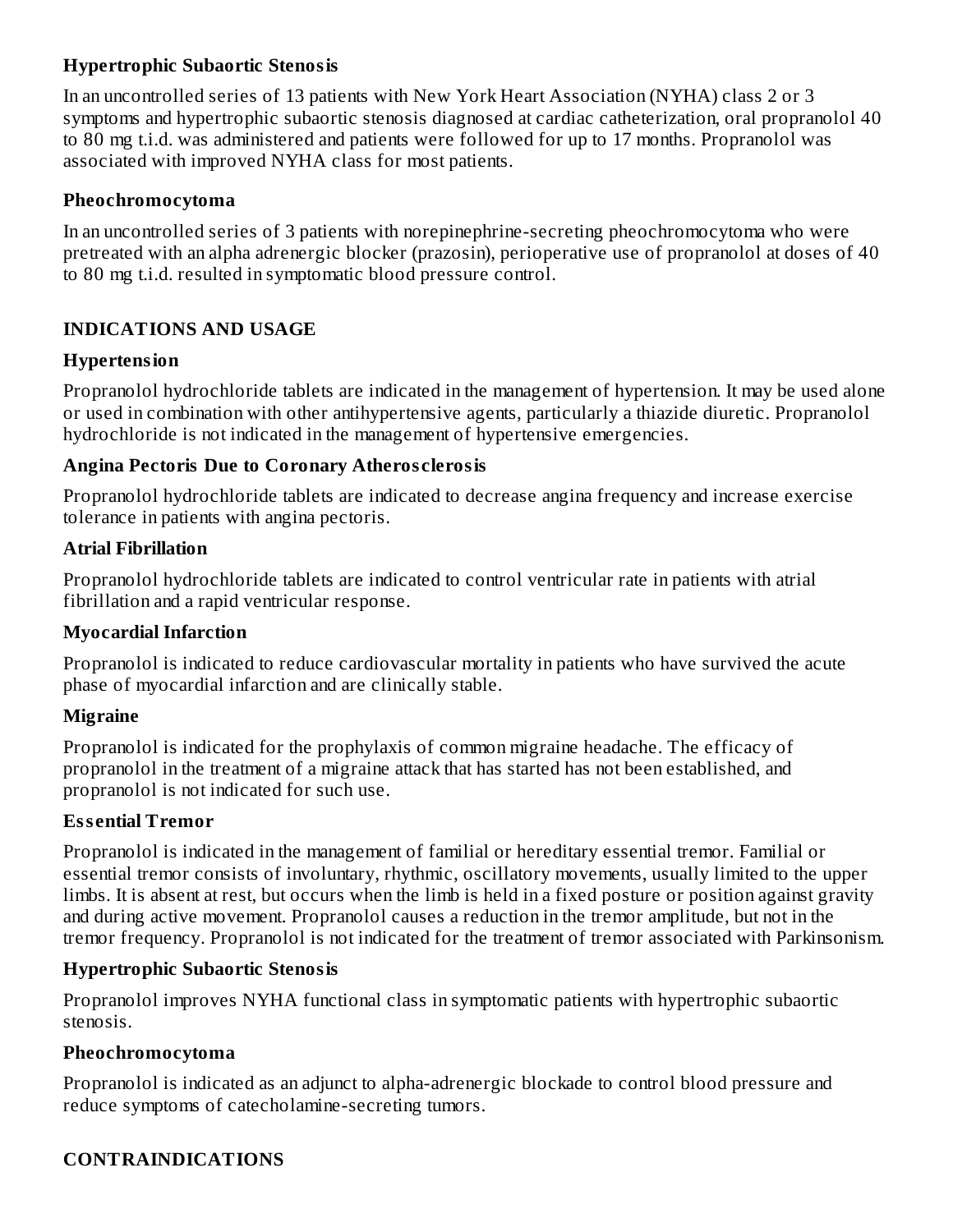Propranolol is contraindicated in 1) cardiogenic shock; 2) sinus bradycardia and greater than first degree block; 3) bronchial asthma; and 4) in patients with known hypersensitivity to propranolol hydrochloride.

## **WARNINGS**

## **Angina Pectoris**

**There have been reports of exacerbation of angina and, in some cas es, myocardial infarction, following abrupt dis continuance of propranolol therapy. Therefore, when dis continuance of propranolol is planned, the dosage should be gradually reduced over at least a few weeks and the patient should be cautioned against interruption or cessation of therapy without the physician's advice. If propranolol therapy is interrupted and exacerbation of angina occurs, it usually is advisable to reinstitute propranolol therapy and take other measures appropriate for the management of angina pectoris. Since coronary artery dis eas e may be unrecognized, it may be prudent to follow the above advice in patients considered at risk of having occult atheros clerotic heart dis eas e who are given propranolol for other indications.**

## **Hypers ensitivity and Skin Reactions**

Hypersensitivity reactions, including anaphylactic/anaphylactoid reactions, have been associated with the administration of propranolol (see ). **ADVERSE REACTIONS**

Cutaneous reactions, including Stevens-Johnson Syndrome, toxic epidermal necrolysis, exfoliative dermatitis, erythema multiforme, and urticaria, have been reported with use of propranolol (see ). **ADVERSE REACTIONS**

## **Cardiac Failure**

Sympathetic stimulation may be a vital component supporting circulatory function in patients with congestive heart failure, and its inhibition by beta blockade may precipitate more severe failure. Although beta blockers should be avoided in overt congestive heart failure, some have been shown to be highly beneficial when used with close follow-up in patients with a history of failure who are well compensated and are receiving additional therapies, including diuretics as needed. Beta-adrenergic blocking agents do not abolish the inotropic action of digitalis on heart muscle.

continued use of beta blockers can, in some cases, lead to cardiac failure. **In Patients without a History of Heart Failure,**

# **Nonallergic Bronchospasm (e.g., Chronic Bronchitis, Emphys ema)**

In general, patients with bronchospastic lung disease should not receive beta blockers. Propranolol should be administered with caution in this setting since it may provoke a bronchial asthmatic attack by blocking bronchodilation produced by endogenous and exogenous catecholamine stimulation of betareceptors.

# **Major Surgery**

Chronically administered beta-blocking therapy should not be routinely withdrawn prior to major surgery, however the impaired ability of the heart to respond to reflex adrenergic stimuli may augment the risks of general anesthesia and surgical procedures.

# **Diabetes and Hypoglycemia**

Beta-adrenergic blockade may prevent the appearance of certain premonitory signs and symptoms (pulse rate and pressure changes) of acute hypoglycemia, especially in labile insulin-dependent diabetics. In these patients, it may be more difficult to adjust the dosage of insulin.

Propranolol therapy, particularly when given to infants and children, diabetic or not, has been associated with hypoglycemia especially during fasting as in preparation for surgery. Hypoglycemia has been reported in patients taking propranolol after prolonged physical exertion and in patients with renal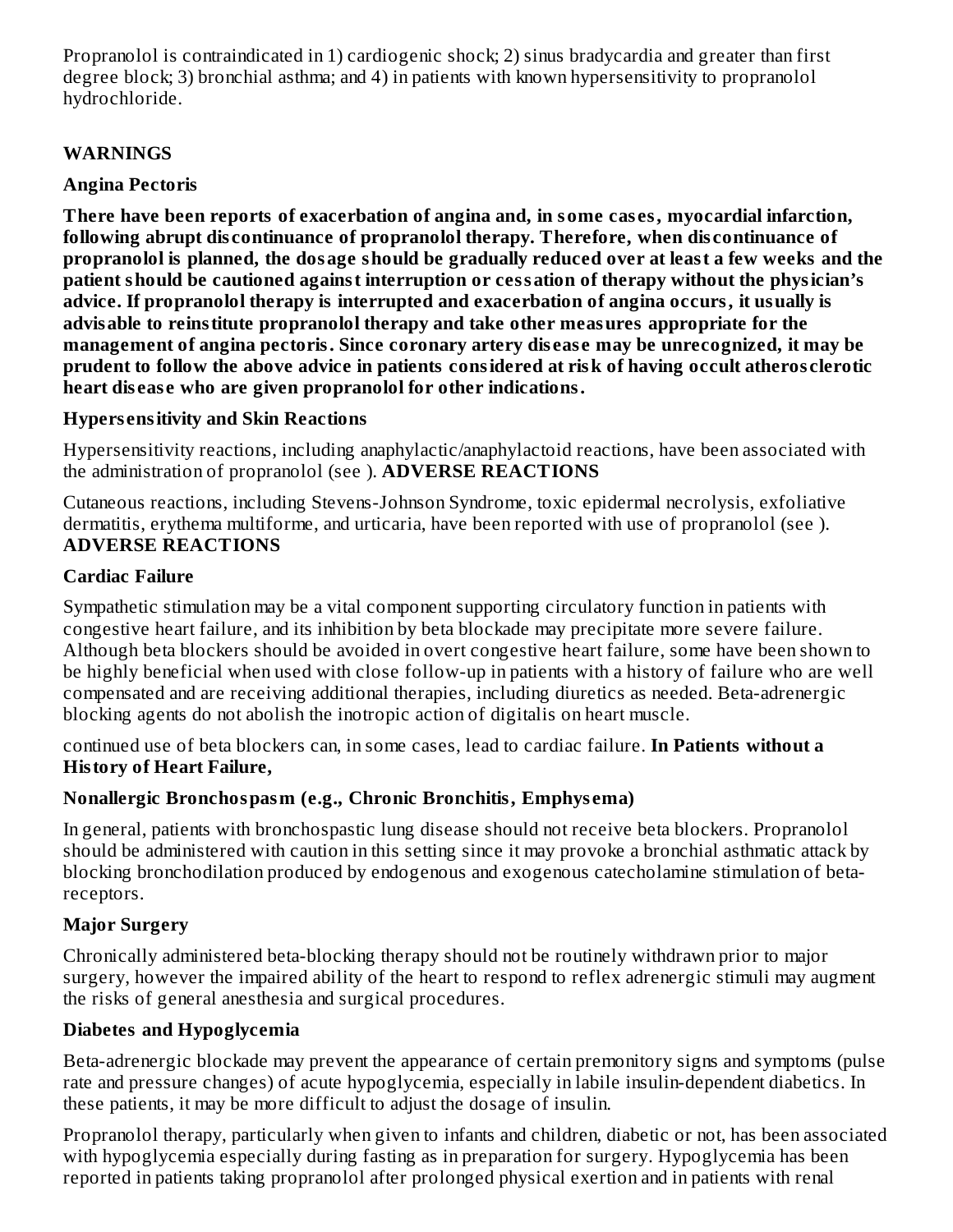### insufficiency.

### **Thyrotoxicosis**

Beta-adrenergic blockade may mask certain clinical signs of hyperthyroidism. Therefore, abrupt withdrawal of propranolol may be followed by an exacerbation of symptoms of hyperthyroidism, including thyroid storm. Propranolol may change thyroid-function tests, increasing T and reverse T and decreasing T . 433

### **Wolff-Parkinson-White Syndrome**

Beta-adrenergic blockade in patients with Wolf-Parkinson-White Syndrome and tachycardia has been associated with severe bradycardia requiring treatment with a pacemaker. In one case, this result was reported after an initial dose of 5 mg propranolol.

### **Pheochromocytoma**

Blocking only the peripheral dilator (beta) action of epinephrine with propranolol leaves its constrictor (alpha) action unopposed. In the event of hemorrhage or shock, there is a disadvantage in having both beta and alpha blockade since the combination prevents the increase in heart rate and peripheral vasoconstriction needed to maintain blood pressure.

## **PRECAUTIONS**

### **General**

Propranolol should be used with caution in patients with impaired hepatic or renal function. Propranolol is not indicated for the treatment of hypertensive emergencies.

Beta-adrenergic receptor blockade can cause reduction of intraocular pressure. Patients should be told that propranolol may interfere with the glaucoma screening test. Withdrawal may lead to a return of increased intraocular pressure.

While taking beta blockers, patients with a history of severe anaphylactic reaction to a variety of allergens may be more reactive to repeated challenge, either accidental, diagnostic, or therapeutic. Such patients may be unresponsive to the usual doses of epinephrine used to treat allergic reaction.

## **Clinical Laboratory Tests**

In patients with hypertension, use of propranolol has been associated with elevated levels of serum potassium, serum transaminases and alkaline phosphatase. In severe heart failure, the use of propranolol has been associated with increases in Blood Urea Nitrogen.

## **Drug Interactions**

Caution should be exercised when propranolol is administered with drugs that have an effect on CYP2D6, 1A2, or 2C19 metabolic pathways. Coadministration of such drugs with propranolol may lead to clinically relevant drug interactions and changes on its efficacy and/or toxicity (see in ). **Drug InteractionsPHARMACOKINETICS AND DRUG METABOLISM**

### Cardiovascular Drugs

## *Antiarrhythmics*

Propafenone has negative inotropic and beta-blocking properties that can be additive to those of propranolol.

Quinidine increases the concentration of propranolol and produces greater degrees of clinical betablockade and may cause postural hypotension.

Amiodarone is an antiarrhythmic agent with negative chronotropic properties that may be additive to those seen with β-blockers such as propranolol.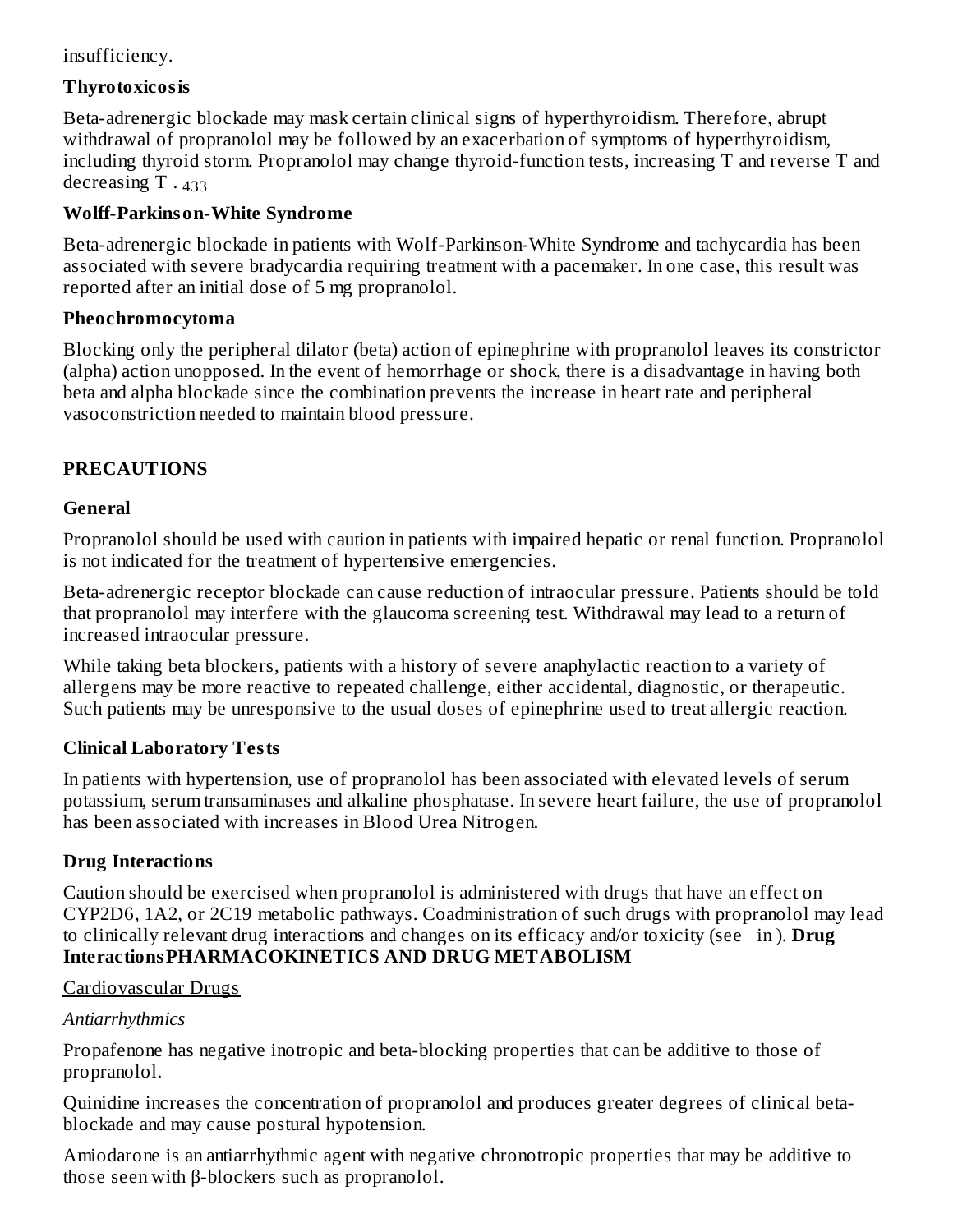The clearance of lidocaine is reduced with administration of propranolol. Lidocaine toxicity has been reported following coadministration with propranolol.

Caution should be exercised when administering propranolol with drugs that slow A-V nodal conduction, e.g. digitalis, lidocaine and calcium channel blockers.

### *Digitalis Glycosides*

Both digitalis glycosides and beta-blockers slow atrioventricular conduction and decrease heart rate. Concomitant use can increase the risk of bradycardia.

### *Calcium Channel Blockers*

Caution should be exercised when patients receiving a beta blocker are administered a calcium-channelblocking drug with negative inotropic and/or chronotropic effects. Both agents may depress myocardial contractility or atrioventricular conduction.

There have been reports of significant bradycardia, heart failure, and cardiovascular collapse with concurrent use of verapamil and beta-blockers.

Coadministration of propranolol and diltiazem in patients with cardiac disease has been associated with bradycardia, hypotension, high-degree heart block, and heart failure.

### *ACE Inhibitors*

When combined with beta-blockers, ACE inhibitors can cause hypotension, particularly in the setting of acute myocardial infarction.

The antihypertensive effects of clonidine may be antagonized by beta-blockers. Propranolol should be administered cautiously to patients withdrawing from clonidine.

### *Alpha Blockers*

Prazosin has been associated with prolongation of first dose hypotension in the presence of betablockers.

Postural hypotension has been reported in patients taking both beta-blockers and terazosin or doxazosin.

### *Reserpine*

Patients receiving catecholamine-depleting drugs, such as reserpine, should be closely observed for excessive reduction of resting sympathetic nervous activity, which may result in hypotension, marked bradycardia, vertigo, syncopal attacks, or orthostatic hypotension.

### *Inotropic Agents*

Patients on long-term therapy with propranolol may experience uncontrolled hypertension if administered epinephrine as a consequence of unopposed alpha-receptor stimulation. Epinephrine is therefore not indicated in the treatment of propranolol overdose (see ). **OVERDOSAGE**

## *Isoproterenol and Dobutamine*

Propranolol is a competitive inhibitor of beta-receptor agonists, and its effects can be reversed by administration of such agents, e.g., dobutamine or isoproterenol. Also, propranolol may reduce sensitivity to dobutamine stress echocardiography in patients undergoing evaluation for myocardial ischemia.

### Non-Cardiovascular Drugs

## *Nonsteroidal Anti-Inflammatory Drugs*

Nonsteroidal anti-inflammatory drugs (NSAIDS) have been reported to blunt the antihypertensive effect of beta-adrenoreceptor blocking agents.

Administration of indomethacin with propranolol may reduce the efficacy of propranolol in reducing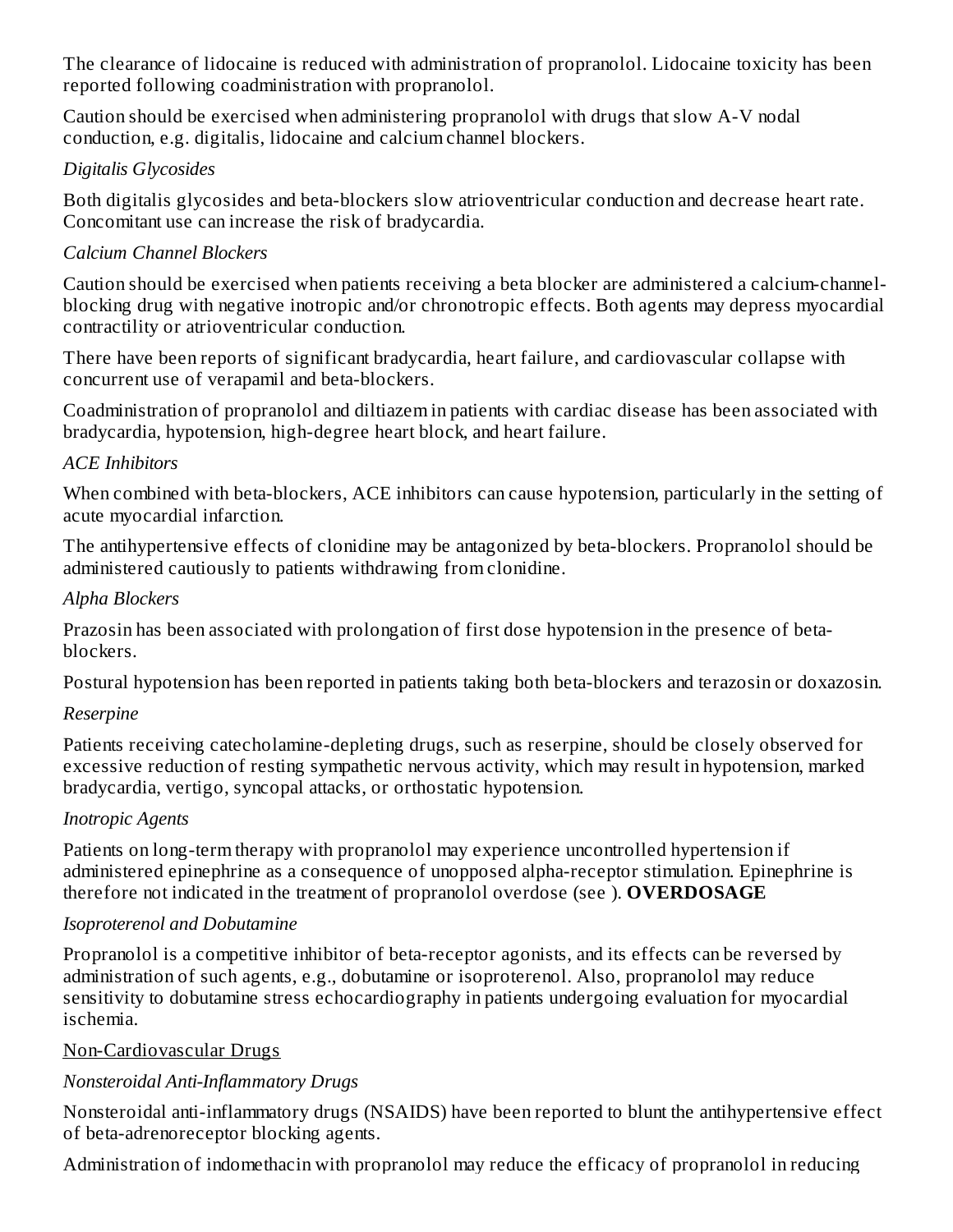blood pressure and heart rate.

### *Antidepressants*

The hypotensive effects of MAO inhibitors or tricyclic antidepressants may be exacerbated when administered with beta-blockers by interfering with the beta blocking activity of propranolol.

## *Anesthetic Agents*

Methoxyflurane and trichloroethylene may depress myocardial contractility when administered with propranolol.

### *Warfarin*

Propranolol when administered with warfarin increases the concentration of warfarin. Prothrombin time, therefore, should be monitored.

### *Neuroleptic Drugs*

Hypotension and cardiac arrest have been reported with the concomitant use of propranolol and haloperidol.

### *Thyroxine*

Thyroxine may result in a lower than expected T concentration when used concomitantly with propranolol. <sub>3</sub>

## *Alcohol*

Alcohol, when used concomitantly with propranolol, may increase plasma levels of propranolol.

## **Carcinogenesis, Mutagenesis, Impairment of Fertility**

In dietary administration studies in which mice and rats were treated with propranolol hydrochloride for up to 18 months at doses of up to 150 mg/kg/day, there was no evidence of drug-related tumorigenesis. On a body surface area basis, this dose in the mouse and rat is, respectively, about equal to and about twice the maximum recommended human oral daily dose (MRHD) of 640 mg propranolol hydrochloride. In a study in which both male and female rats were exposed to propranolol hydrochloride in their diets at concentrations of up to 0.05% (about 50 mg/kg body weight and less than the MRHD), from 60 days prior to mating and throughout pregnancy and lactation for two generations, there were no effects on fertility. Based on differing results from Ames Tests performed by different laboratories, there is equivocal evidence for a genotoxic effect of propranolol hydrochloride in bacteria ( strain TA 1538). *S. typhimurium*

## **Pregnancy: Pregnancy Category C**

In a series of reproductive and developmental toxicology studies, propranolol hydrochloride was given to rats by gavage or in the diet throughout pregnancy and lactation. At doses of 150 mg/kg/day, but not at doses of 80 mg/kg/day (equivalent to the MRHD on a body surface area basis), treatment was associated with embryotoxicity (reduced litter size and increased resorption rates) as well as neonatal toxicity (deaths). Propranolol hydrochloride also was administered (in the feed) to rabbits (throughout pregnancy and lactation) at doses as high as 150 mg/kg/day (about 5 times the maximum recommended human oral daily dose). No evidence of embryo or neonatal toxicity was noted.

There are no adequate and well-controlled studies in pregnant women. Intrauterine growth retardation, small placentas, and congenital abnormalities have been reported in neonates whose mothers received propranolol during pregnancy. Neonates whose mothers received propranolol at parturition have exhibited bradycardia, hypoglycemia, and/or respiratory depression. Adequate facilities for monitoring such infants at birth should be available. Propranolol should be used during pregnancy only if the potential benefit justifies the potential risk to the fetus.

## **Nursing Mothers**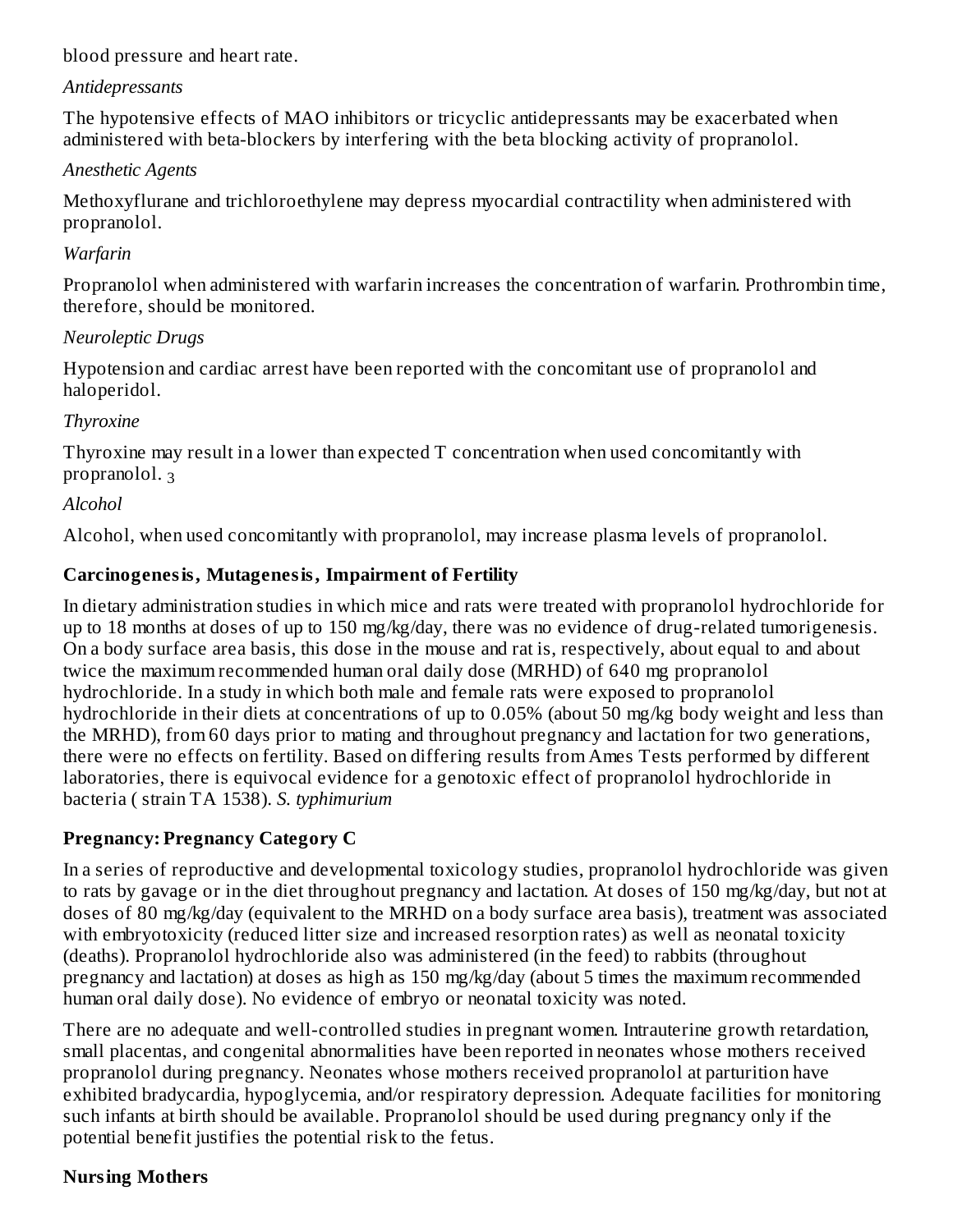Propranolol is excreted in human milk. Caution should be exercised when propranolol is administered to a nursing woman.

## **Pediatric Us e**

Safety and effectiveness of propranolol in pediatric patients have not been established.

Bronchospasm and congestive heart failure have been reported coincident with the administration of propranolol therapy in pediatric patients.

# **Geriatric Us e**

Clinical studies of propranolol did not include sufficient numbers of subjects aged 65 and over to determine whether they respond differently from younger subjects. Other reported clinical experience has not identified differences in responses between the elderly and younger patients. In general, dose selection for an elderly patient should be cautious, usually starting at the low end of the dosing range, reflecting the greater frequency of decreased hepatic, renal, or cardiac function, and of concomitant disease or other drug therapy.

# **ADVERSE REACTIONS**

The following adverse events were observed and have been reported in patients using propranolol.

Bradycardia; congestive heart failure; intensification of AV block; hypotension; paresthesia of hands; thrombocytopenic purpura; arterial insufficiency, usually of the Raynaud type. **Cardiovas cular:**

Light-headedness, mental depression manifested by insomnia, lassitude, weakness, fatigue; catatonia; visual disturbances; hallucinations; vivid dreams; an acute reversible syndrome characterized by disorientation for time and place, short-term memory loss, emotional lability, slightly clouded sensorium, and decreased performance on neuropsychometrics. For immediate-release formulations, fatigue, lethargy, and vivid dreams appear dose-related. **Central Nervous System:**

Nausea, vomiting, epigastric distress, abdominal cramping, diarrhea, constipation, mesenteric arterial thrombosis, ischemic colitis. **Gastrointestinal:**

Hypersensitivity reactions, including anaphylactic/anaphylactoid reactions, pharyngitis and agranulocytosis; erythematous rash, fever combined with aching and sore throat; laryngospasm, and respiratory distress. **Allergic:**

Bronchospasm. **Respiratory:**

Agranulocytosis, nonthrombocytopenic purpura, thrombocytopenic purpura. **Hematologic:**

Systemic lupus erythematosus (SLE). **Autoimmune:**

Stevens-Johnson Syndrome, toxic epidermal necrolysis, dry eyes, exfoliative dermatitis, erythema multiforme, urticaria, alopecia, SLE-like reactions, and psoriasiform rashes. Oculomucocutaneous syndrome involving the skin, serous membranes and conjunctivae reported for a beta blocker (practolol) have not been associated with propranolol. **Skin and mucous membranes:**

Male impotence; Peyronie's disease. **Genitourinary:**

# **OVERDOSAGE**

Propranolol is not significantly dialyzable. In the event of overdosage or exaggerated response, the following measures should be employed:

If ingestion is or may have been recent, evacuate gastric contents, taking care to prevent pulmonary aspiration. General:

Hypotension and bradycardia have been reported following propranolol overdose and should be treated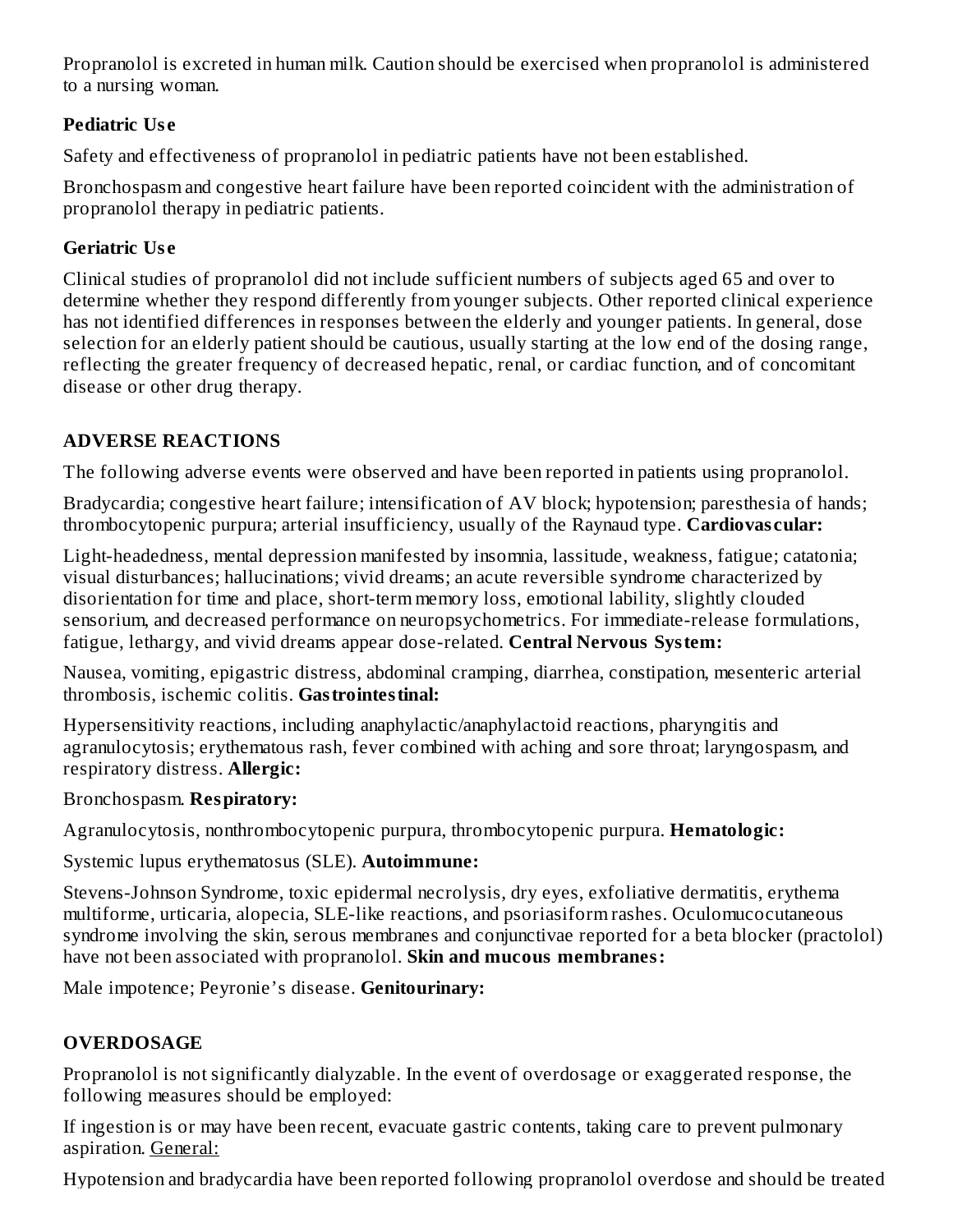Hypotension and bradycardia have been reported following propranolol overdose and should be treated appropriately. Glucagon can exert potent inotropic and chronotropic effects and may be particularly useful for the treatment of hypotension or depressed myocardial function after a propranolol overdose. Glucagon should be administered as 50 to 150 mcg/kg intravenously followed by continuous drip of 1 to 5 mg/hour for positive chronotropic effect. Isoproterenol, dopamine or phosphodiesterase inhibitors may also be useful. Epinephrine, however, may provoke uncontrolled hypertension. Bradycardia can be treated with atropine or isoproterenol. Serious bradycardia may require temporary cardiac pacing. Supportive Therapy:

The electrocardiogram, pulse, blood pressure, neurobehavioral status and intake and output balance must be monitored. Isoproterenol and aminophylline may be used for bronchospasm.

## **DOSAGE AND ADMINISTRATION**

## **General**

Because of the variable bioavailability of propranolol, the dose should be individualized based on response.

## **Hypertension**

The usual initial dosage is 40 mg propranolol hydrochloride twice daily, whether used alone or added to a diuretic. Dosage may be increased gradually until adequate blood pressure control is achieved. The usual maintenance dosage is 120 mg to 240 mg per day. In some instances a dosage of 640 mg a day may be required. The time needed for full antihypertensive response to a given dosage is variable and may range from a few days to several weeks.

While twice-daily dosing is effective and can maintain a reduction in blood pressure throughout the day, some patients, especially when lower doses are used, may experience a modest rise in blood pressure toward the end of the 12-hour dosing interval. This can be evaluated by measuring blood pressure near the end of the dosing interval to determine whether satisfactory control is being maintained throughout the day. If control is not adequate, a larger dose, or 3-times-daily therapy may achieve better control.

## **Angina Pectoris**

Total daily doses of 80 mg to 320 mg propranolol hydrochloride, when administered orally, twice a day, three times a day, or four times a day, have been shown to increase exercise tolerance and to reduce ischemic changes in the ECG. If treatment is to be discontinued, reduce dosage gradually over a period of several weeks. (See .) **WARNINGS**

# **Atrial Fibrillation**

The recommended dose is 10 mg to 30 mg propranolol hydrochloride three or four times daily before meals and at bedtime.

# **Myocardial Infarction**

In the Beta-Blocker Heart Attack Trial (BHAT), the initial dose was 40 mg t.i.d., with titration after 1 month to 60 mg to 80 mg t.i.d. as tolerated. The recommended daily dosage is 180 mg to 240 mg propranolol hydrochloride per day in divided doses. Although a t.i.d. regimen was used in the BHAT and a q.i.d. regimen in the Norwegian Multicenter Trial, there is a reasonable basis for the use of either a t.i.d. or b.i.d. regimen (see ). The effectiveness and safety of daily dosages greater than 240 mg for prevention of cardiac mortality have not been established. However, higher dosages may be needed to effectively treat coexisting diseases such as angina or hypertension (see above).

# **PHARMACODYNAMICS AND CLINICAL EFFECTS**

# **Migraine**

The initial dose is 80 mg propranolol hydrochloride daily in divided doses. The usual effective dose range is 160 mg to 240 mg per day. The dosage may be increased gradually to achieve optimum migraine prophylaxis. If a satisfactory response is not obtained within four to six weeks after reaching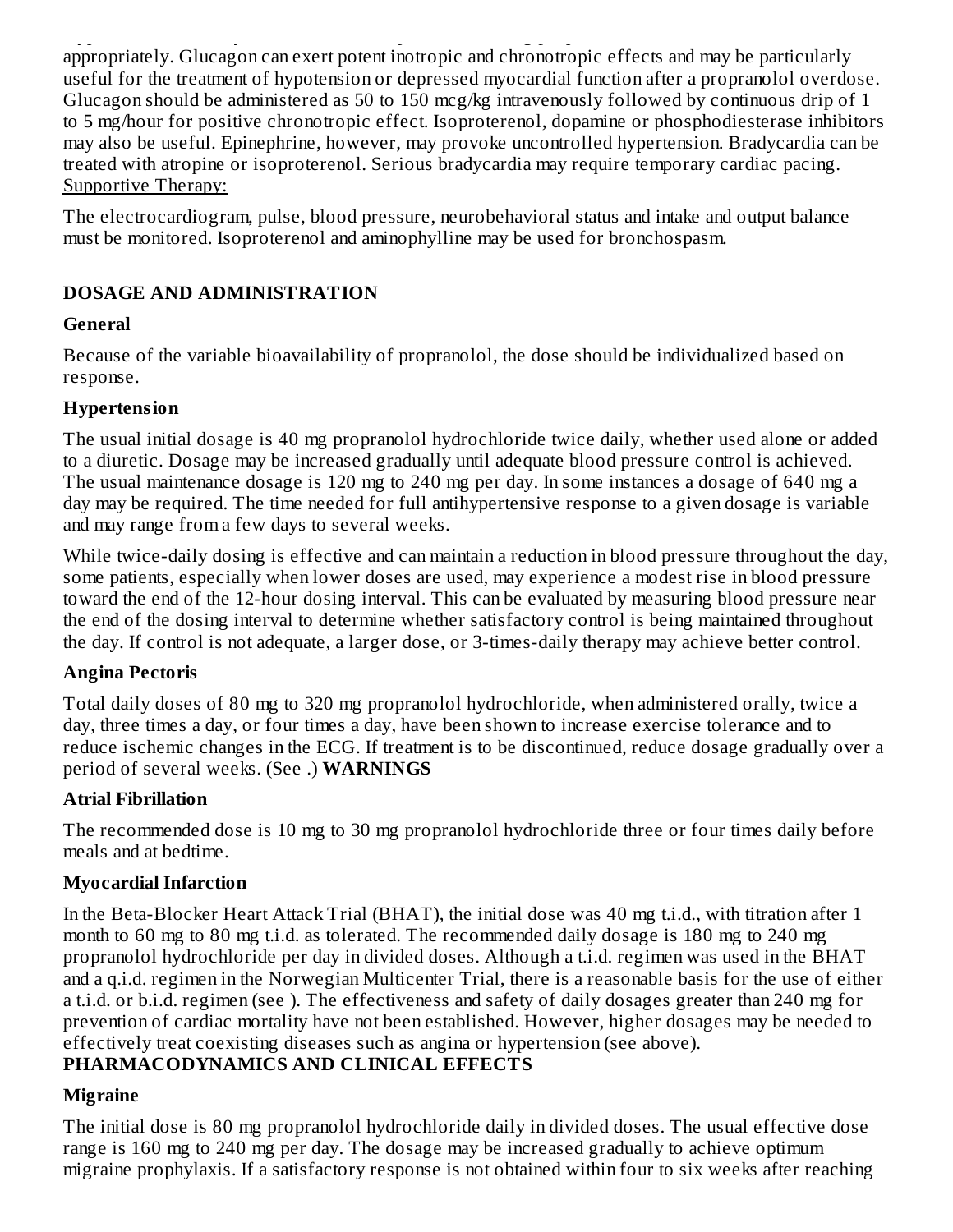the maximum dose, propranolol therapy should be discontinued. It may be advisable to withdraw the drug gradually over a period of several weeks.

### **Ess ential Tremor**

The initial dosage is 40 mg propranolol hydrochloride twice daily. Optimum reduction of essential tremor is usually achieved with a dose of 120 mg per day. Occasionally, it may be necessary to administer 240 mg to 320 mg per day.

#### **Hypertrophic Subaortic Stenosis**

The usual dosage is 20 mg to 40 mg propranolol hydrochloride three or four times daily before meals and at bedtime.

#### **Pheochromocytoma**

The usual dosage is 60 mg propranolol hydrochloride daily in divided doses for three days prior to surgery as adjunctive therapy to alpha-adrenergic blockade. For the management of inoperable tumors, the usual dosage is 30 mg daily in divided doses as adjunctive therapy to alpha-adrenergic blockade.

### **HOW SUPPLIED**

NDC:68151-2013-1 in a BOTTLE of 1 TABLETS

## **PROPRANOLOL HYDROCHLORIDE TABLET**

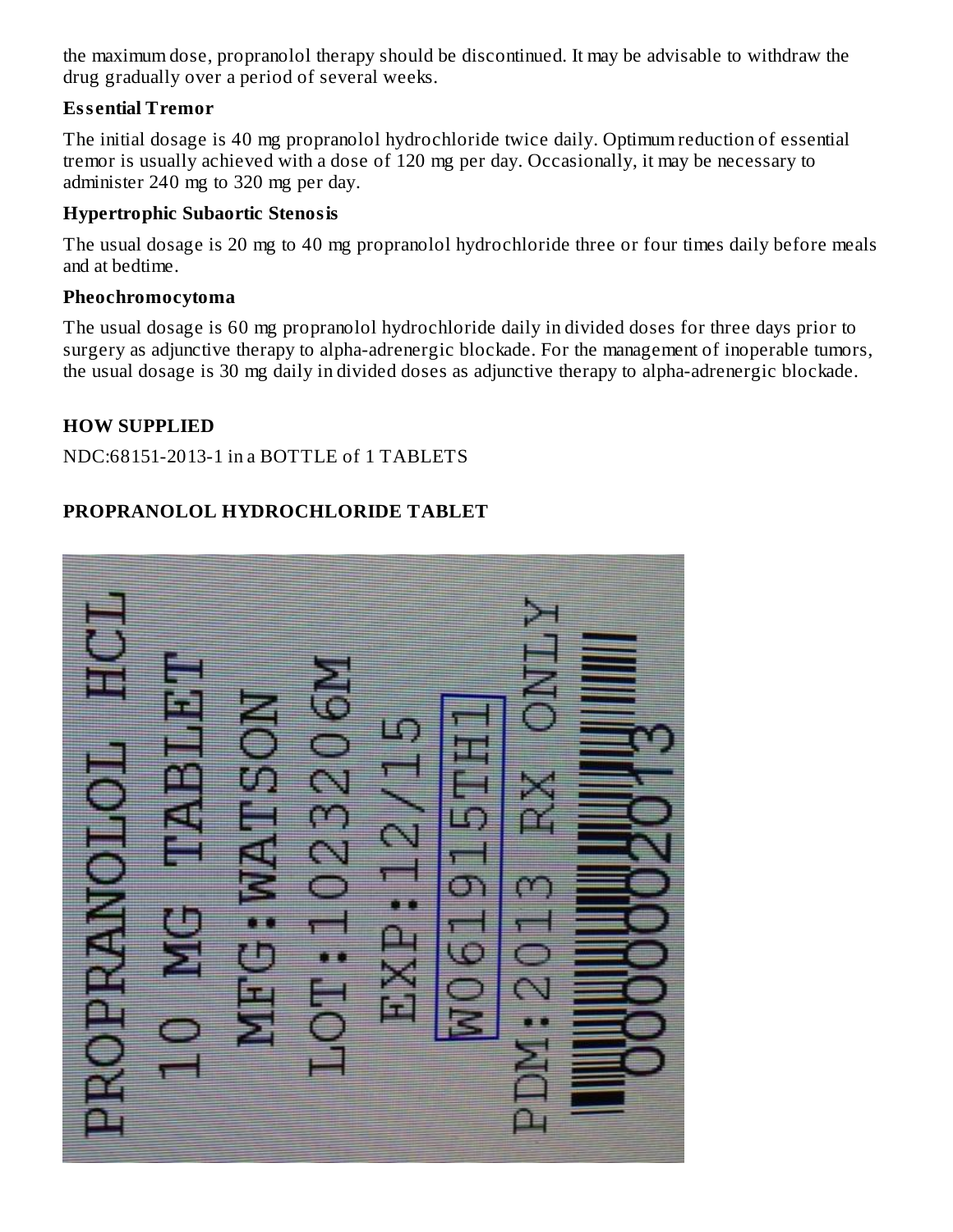| PROPRANOLOL HYDROCHLORIDE<br>propranolol hydrochloride tablet                                               |                                                  |                                                 |                                     |                    |                             |             |                               |  |  |
|-------------------------------------------------------------------------------------------------------------|--------------------------------------------------|-------------------------------------------------|-------------------------------------|--------------------|-----------------------------|-------------|-------------------------------|--|--|
|                                                                                                             |                                                  |                                                 |                                     |                    |                             |             |                               |  |  |
| <b>Product Information</b>                                                                                  |                                                  |                                                 |                                     |                    |                             |             |                               |  |  |
| Product Type                                                                                                |                                                  |                                                 | HUMAN PRESCRIPTION DRUG             | Item Code (Source) |                             |             | NDC:68151-2013(NDC:0591-5554) |  |  |
| <b>Route of Administration</b>                                                                              |                                                  | ORAL                                            |                                     |                    |                             |             |                               |  |  |
|                                                                                                             |                                                  |                                                 |                                     |                    |                             |             |                               |  |  |
| <b>Active Ingredient/Active Moiety</b>                                                                      |                                                  |                                                 |                                     |                    |                             |             |                               |  |  |
|                                                                                                             |                                                  |                                                 | <b>Basis of Strength</b>            |                    |                             | Strength    |                               |  |  |
| <b>Ingredient Name</b><br>PROPRANOLOL HYDROCHLORIDE (UNII: F8A3652H1V) (PROPRANOLOL -<br>UNII:9 Y8 NXQ24VQ) |                                                  |                                                 | PROPRANOLOL<br><b>HYDROCHLORIDE</b> |                    |                             |             | $10$ mg                       |  |  |
|                                                                                                             |                                                  |                                                 |                                     |                    |                             |             |                               |  |  |
| <b>Inactive Ingredients</b>                                                                                 |                                                  |                                                 |                                     |                    |                             |             |                               |  |  |
| <b>Ingredient Name</b>                                                                                      |                                                  |                                                 |                                     |                    |                             | Strength    |                               |  |  |
| ANHYDROUS LACTOSE (UNII: 3SY5LH9PMK)                                                                        |                                                  |                                                 |                                     |                    |                             |             |                               |  |  |
| <b>SILICON DIO XIDE (UNII: ETJ7Z6 XBU4)</b>                                                                 |                                                  |                                                 |                                     |                    |                             |             |                               |  |  |
| CROSCARMELLOSE SODIUM (UNII: M28OL1HH48)                                                                    |                                                  |                                                 |                                     |                    |                             |             |                               |  |  |
| D&C YELLOW NO. 10 (UNII: 35SW5USQ3G)                                                                        |                                                  |                                                 |                                     |                    |                             |             |                               |  |  |
| MAGNESIUM STEARATE (UNII: 70097M6I30)                                                                       |                                                  |                                                 |                                     |                    |                             |             |                               |  |  |
| CELLULOSE, MICRO CRYSTALLINE (UNII: OP1R32D61U)                                                             |                                                  |                                                 |                                     |                    |                             |             |                               |  |  |
| <b>STEARIC ACID (UNII: 4ELV7Z65AP)</b>                                                                      |                                                  |                                                 |                                     |                    |                             |             |                               |  |  |
| FD&C YELLOW NO. 6 (UNII: H77VEI93A8)                                                                        |                                                  |                                                 |                                     |                    |                             |             |                               |  |  |
|                                                                                                             |                                                  |                                                 |                                     |                    |                             |             |                               |  |  |
| <b>Product Characteristics</b>                                                                              |                                                  |                                                 |                                     |                    |                             |             |                               |  |  |
| Color                                                                                                       | ORANGE                                           |                                                 | <b>Score</b>                        |                    | 2 pieces                    |             |                               |  |  |
| Shape                                                                                                       | <b>ROUND</b>                                     |                                                 | Size                                |                    |                             | 7mm         |                               |  |  |
| Flavor                                                                                                      |                                                  |                                                 | <b>Imprint Code</b>                 |                    |                             | DAN;5554;10 |                               |  |  |
| <b>Contains</b>                                                                                             |                                                  |                                                 |                                     |                    |                             |             |                               |  |  |
|                                                                                                             |                                                  |                                                 |                                     |                    |                             |             |                               |  |  |
| Packaging                                                                                                   |                                                  |                                                 |                                     |                    |                             |             |                               |  |  |
| <b>Item Code</b><br>#                                                                                       |                                                  | <b>Package Description</b>                      |                                     |                    | <b>Marketing Start Date</b> |             | <b>Marketing End Date</b>     |  |  |
| 1 NDC:68151-2013-1                                                                                          | 1 in 1 BOTTLE; Type 0: Not a Combination Product |                                                 |                                     |                    |                             |             |                               |  |  |
|                                                                                                             |                                                  |                                                 |                                     |                    |                             |             |                               |  |  |
| <b>Marketing Information</b>                                                                                |                                                  |                                                 |                                     |                    |                             |             |                               |  |  |
| <b>Marketing Category</b>                                                                                   |                                                  | <b>Application Number or Monograph Citation</b> |                                     |                    | <b>Marketing Start Date</b> |             | <b>Marketing End Date</b>     |  |  |
| <b>ANDA</b>                                                                                                 | ANDA070175                                       |                                                 |                                     |                    | 05/13/1986                  |             |                               |  |  |
|                                                                                                             |                                                  |                                                 |                                     |                    |                             |             |                               |  |  |

**Labeler -** Carilion Materials Management (079239644)

**Registrant -** Carilion Materials Management (079239644)